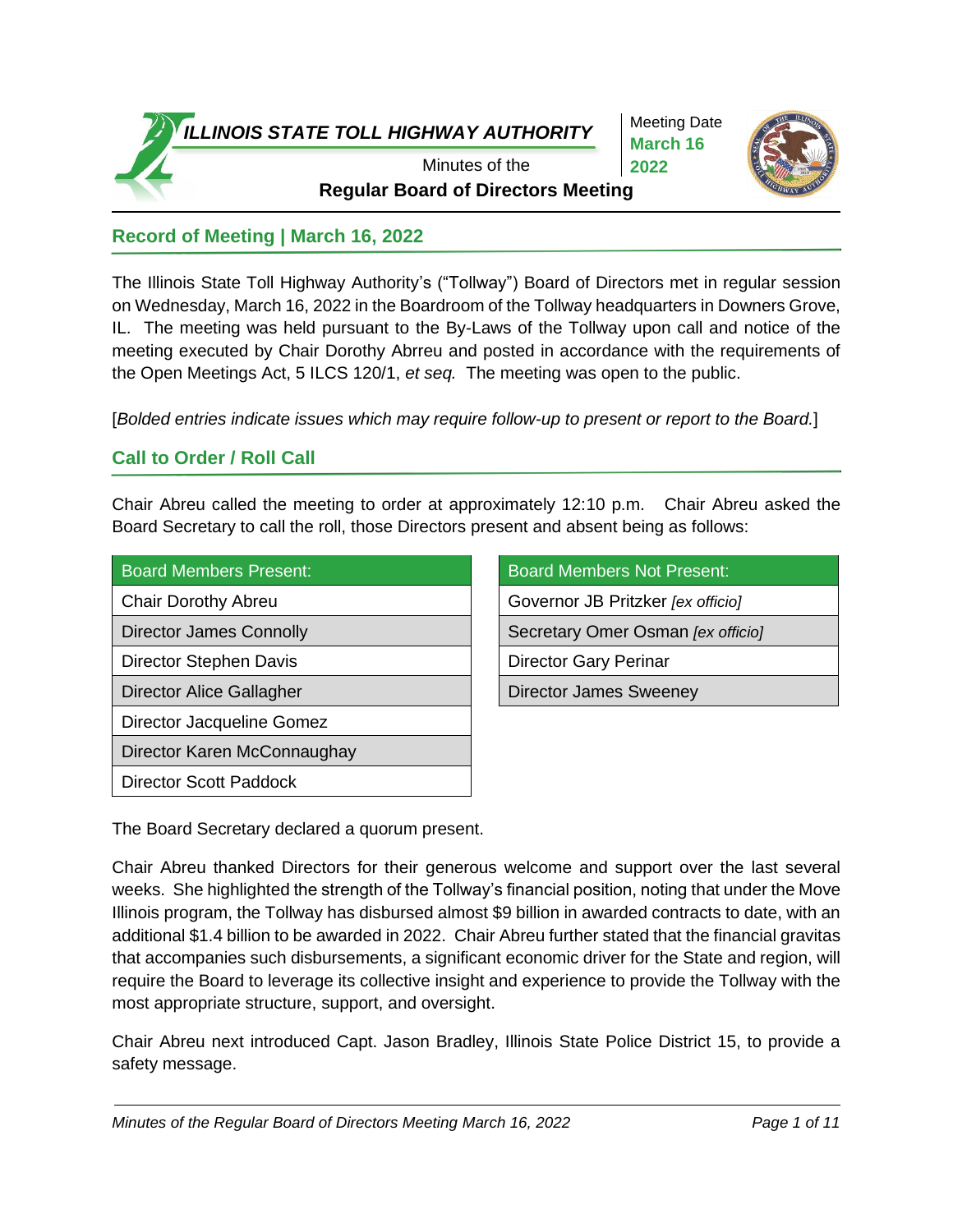Meeting Date **March 16 2022**



**Regular Board of Directors Meeting** Minutes of the

#### **Safety Message**

Captain Bradley offered his welcome to the 19 new troopers, members of cadet class 133, who recently joined District 15 Illinois State Police. He noted their support will be critical to District 15's ongoing mission to protect and serve the citizens of Illinois and users of the Illinois toll highway system.

Captain Bradley also recognized the March anniversaries of the losses of two District 15 police officers, Trooper James Sauter and Trooper Jerry Ellis, who were struck and killed in performance of their duties.

Chair Abreu thanked Captain Bradley for the Safety Message and expressed her appreciation for the contributions of District 15.

#### **Public Comment**

Chair Abreu opened the floor for public comment. No public comment was offered.

#### **Chair's Items**

*Item 1: Approval of the Minutes of the Regular Board of Directors Meeting held February 17, 2022.*

Chair Abreu entertained a motion to approve **Chair's Item 1**, the Minutes of the regular Board of Directors meeting held on February 17, 2022, as presented. Director Gallagher made a motion to approve the Minutes, seconded by Director McConnaughay. Chair Abreu asked that the roll be called on the motion, the vote of yeas and nays being as follows:

Yeas: Director Gallagher, Director McConnaughay, Director Connolly, Director Davis, Director Gomez, Director Paddock, Chair Abreu (7)

Nays: (0)

The motion PASSED.

*Item 2: Approval of the Minutes of the Executive Session of the Board of Directors Meeting held February 17, 2022.*

Chair Abreu stated that without objection, action on Chair's Item 2, concerning the minutes of closed meetings, will be deferred until after consideration in the Executive Session.

*Item 3: Approval of Resolution to Reappoint Tollway Board Secretary and Assistant Secretaries*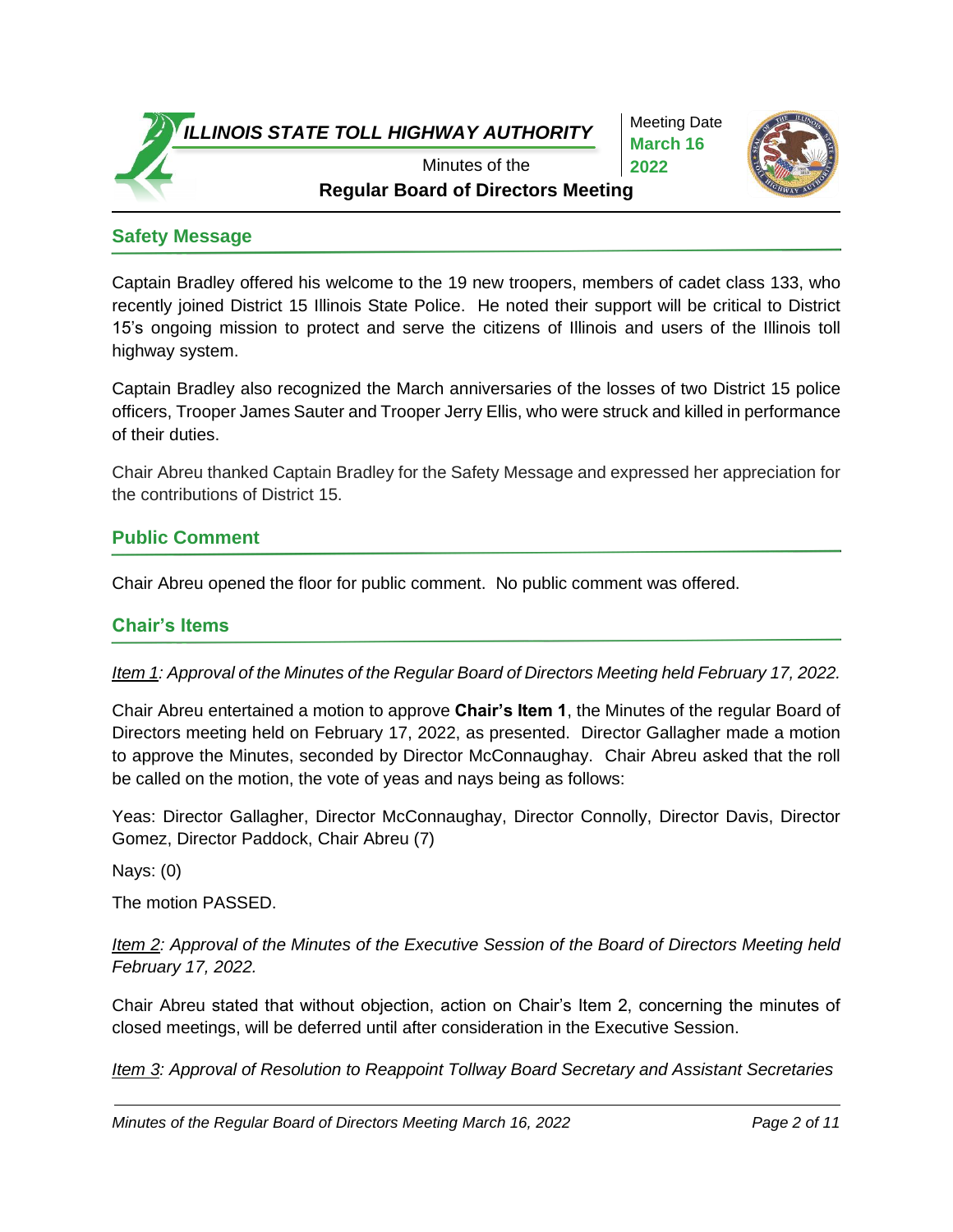Meeting Date **March 16 2022**



**Regular Board of Directors Meeting** Minutes of the

Chair Abreu entertained a motion to approve **Chair's Item 3**, as presented. Director Gallagher made a motion to approve this item, seconded by Director McConnaughay. Chair Abreu asked that the roll be called on the motion, the vote of yeas and nays being as follows:

Yeas: Director Gallagher, Director McConnaughay, Director Connolly, Director Davis, Director Gomez, Director Paddock, Chair Abreu (7)

Nays: (0)

The motion PASSED.

*Item 4: Committee Reports*

Chair Abreu dispensed with committee reports, noting that all Directors were present for the committee meetings.

Having no further items, Chair Abreu moved on to Items for Consideration.

#### **Items for Consideration**

#### **Finance**

*Item 1: Award of Contract 21-0204 to RSUI Indemnity Company, Westchester Fire Insurance Company, Lloyd's of London, Westchester Surplus Lines Insurance Company, Berkley National Insurance Company, and Federal Insurance Company for the purchase of a Property Insurance Program through the insurance broker, Mesirow Insurance Services, Inc. for the combined annual premium of \$1,921,907.00 for a one-year term (Order Against CMS Master Contract).*

Chair Abreu entertained a motion to approve **Finance Item 1.** Director Gallagher made a motion to approve this item, seconded by Director McConnaughay. Chair Abreu asked that the roll be called on the motion, the vote of yeas and nays being as follows:

Yeas: Director Gallagher, Director McConnaughay, Director Connolly, Director Davis, Director Gomez, Director Paddock, Chair Abreu (7)

Nays: (0)

The motion PASSED.

## **Toll Operations**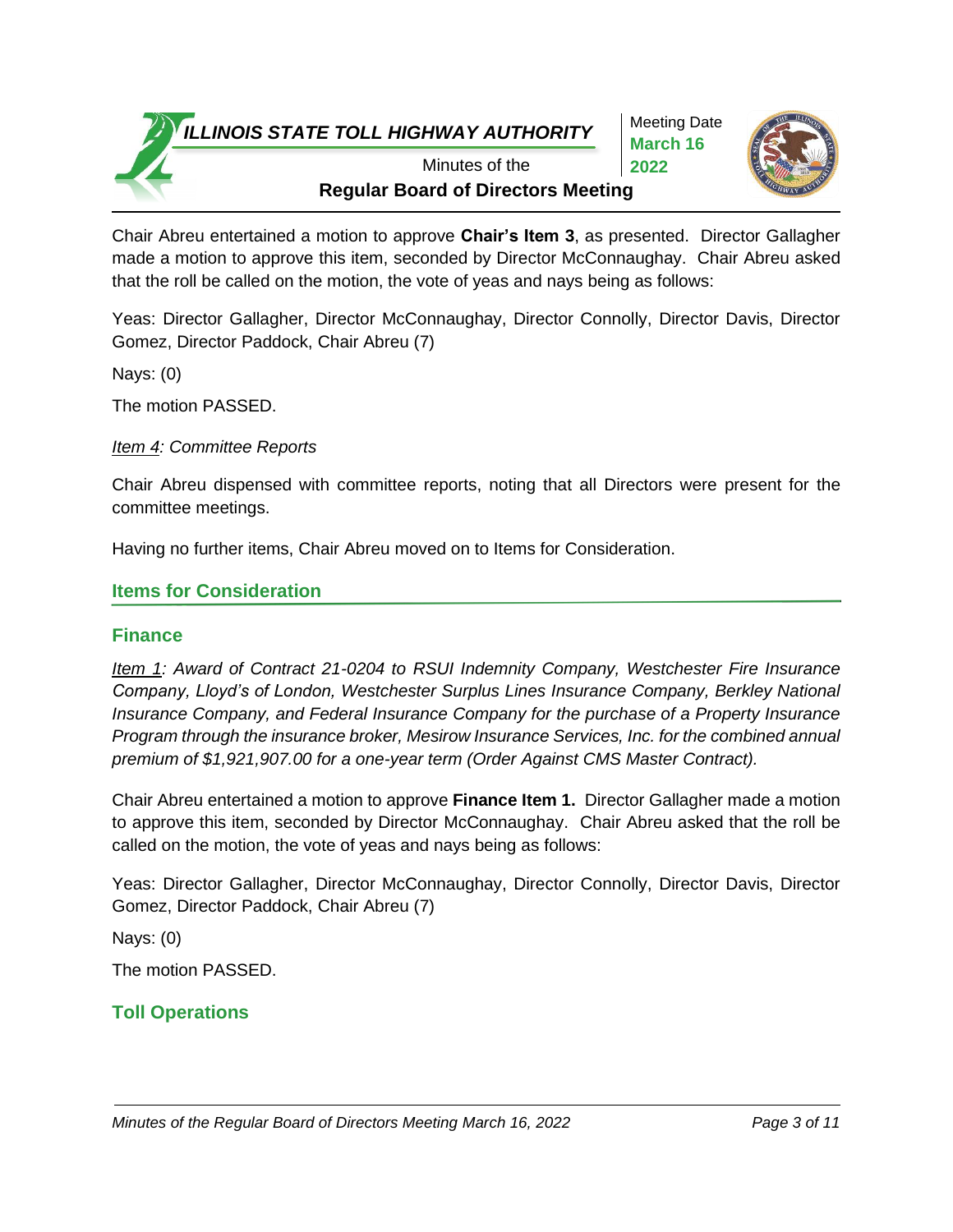Meeting Date **March 16 2022**



**Regular Board of Directors Meeting** Minutes of the

*Item 1: Renewal of Contract 17-0127 with Transitions, N.F.P. (d.b.a. The Printer's Mark) for the purchase of Printing and Mailing Services in an amount not to exceed \$18,000,000.00 (State Use Program).*

*Item 2: Award of Contract 22-0019 to Bridgeway Inc. for the purchase of Image Review Services in an amount not to exceed \$25,000,000.00 (State Use Program).*

Chair Abreu entertained a motion to approve **Toll Operations Item 1.** Director Gallagher made a motion to approve this item, seconded by Director McConnaughay. Chair Abreu asked that the roll be called on the motion, the vote of yeas and nays being as follows:

Yeas: Director Gallagher, Director McConnaughay, Director Connolly, Director Davis, Director Gomez, Director Paddock, Chair Abreu (7)

Nays: (0)

The motion PASSED.

Chair Abreu entertained a motion to approve **Toll Operations Item 2.** Director Gallagher made a motion to approve this item, seconded by Director McConnaughay. Chair Abreu asked that the roll be called on the motion, the vote of yeas and nays being as follows:

Yeas: Director Gallagher, Director McConnaughay, Director Connolly, Director Davis, Director Gomez, Director Paddock, Chair Abreu (7)

Nays: (0)

The motion PASSED.

## **Engineering**

*Item 1: Award of Contract I-19-4714 to Dunnet Bay Construction Co. for Roadway and Bridge Construction of the I-490 and IL Route 390 Interchange on the Elgin O'Hare Western Access Tollway (I-490) and Illinois Route 390 from Mile Post 16.3 to Mile Post 17 in the amount of \$23,241,093.24.*

*Item 2: Award of Contract RR-21-4824R to Fence Masters, Inc. for Roadway Appurtenance Repairs, Systemwide in the amount of \$3,839,207.00.*

*Item 3: Award of Contract RR-21-9247 to Drive Construction, Inc. for Traffic Operations Center and Dispatch Center Renovation General Construction on the Veterans Memorial Tollway (I-355) at Mile Post 19.8 (Central Administration Building) in the amount of \$4,189,000.00.*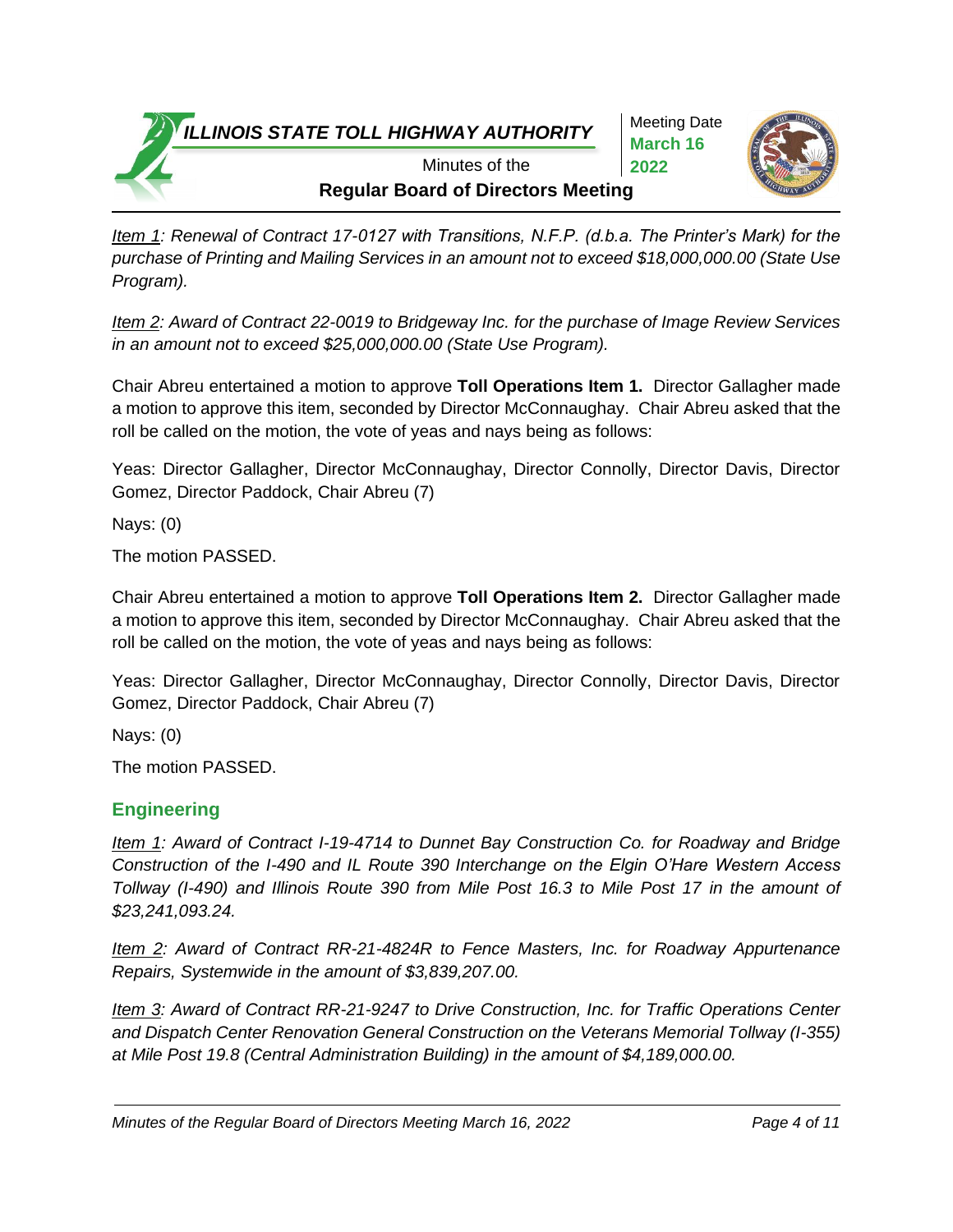Meeting Date **March 16 2022**



**Regular Board of Directors Meeting** Minutes of the

*Item 4: Award of Contract RR-21-4583R to Foundation Mechanics, LLC for Weigh-In-Motion Replacement on the Veterans Memorial Tollway (I-355) at Mile Post 2.2 (Bruce Road) in the amount of \$1,844,255.56.*

*Item 5: Award of Contract RR-21-4589 to Aldridge Electric, Inc. for Weigh-In-Motion Replacement on the Tri-State Tollway (I-94) at Mile Post 3.1 (IL 173) in the amount of \$2,357,677.10.*

*Item 6: Change Order / Extra Work Order on I-17-4339 to Judlau Contracting, Inc. for Roadway and Bridge Widening and Reconstruction on the Tri-State Tollway (I-294) between Mile Post 35.04 (South of Grand Avenue) and Mile Post 36.70 (Wolf Road) and on I-490 Ramp S1 and Ramp S2, in the amount of \$400,000.00, increasing the contract amount from \$156,039,761.15 to \$156,439,761.15.* 

*Item 7: Extra Work Order on I-20-4519 to F.H. Paschen, S.N. Nielsen & Associates, LLC for Roadway & Bridge Reconstruction on the Tri-State Tollway (I-294) Tollway between Mile Post 22.3 (75th Street) and Mile Post 24.1 (I-55 Ramps) in the amount of \$720,000.00, increasing the contract amount from \$127,194,376.65 to \$127,914,376.65.*

*Item 8: Change Order / Extra Work Order on I-19-4476 to Plote Construction, Inc. / Dunnet Bay Construction Co., (JV) for Roadway and Bridge Widening and Reconstruction on the Tri-State Tollway (I-294) at (Eisenhower Expressway I-290) and St. Charles Road in the amount of \$450,000.00, increasing the contract amount from \$32,965,466.50 to \$33,415,466.50.*

*Item 9: Acceptance of Proposal from Stanley Consultants, Inc. on Contract I-21-4572 for Construction Management Services Upon Request, Systemwide in an amount not to exceed \$3,000,000.00.*

*Item 10: Acceptance of Proposal from SQN Associates, LLC on Contract I-21-4810 for Construction Management Services Upon Request, Systemwide in an amount not to exceed \$3,000,000.00.*

*Item 11: Acceptance of Proposal from 4HD, Inc. on Contract RR-21-9243 for Construction Management Services Upon Request, Systemwide in an amount not to exceed \$2,000,000.00.*

*Item 12: Acceptance of Proposal from HDR Engineering, Inc. on Contract RR-21-4801 for Design Services Upon Request, Systemwide in an amount not to exceed \$5,000,000.00.*

*Item 13: Acceptance of Proposal from Muller & Muller Ltd. on Contract RR-21-9240 for Facilities Design Services Upon Request, Systemwide in an amount not to exceed \$3,000,000.00.*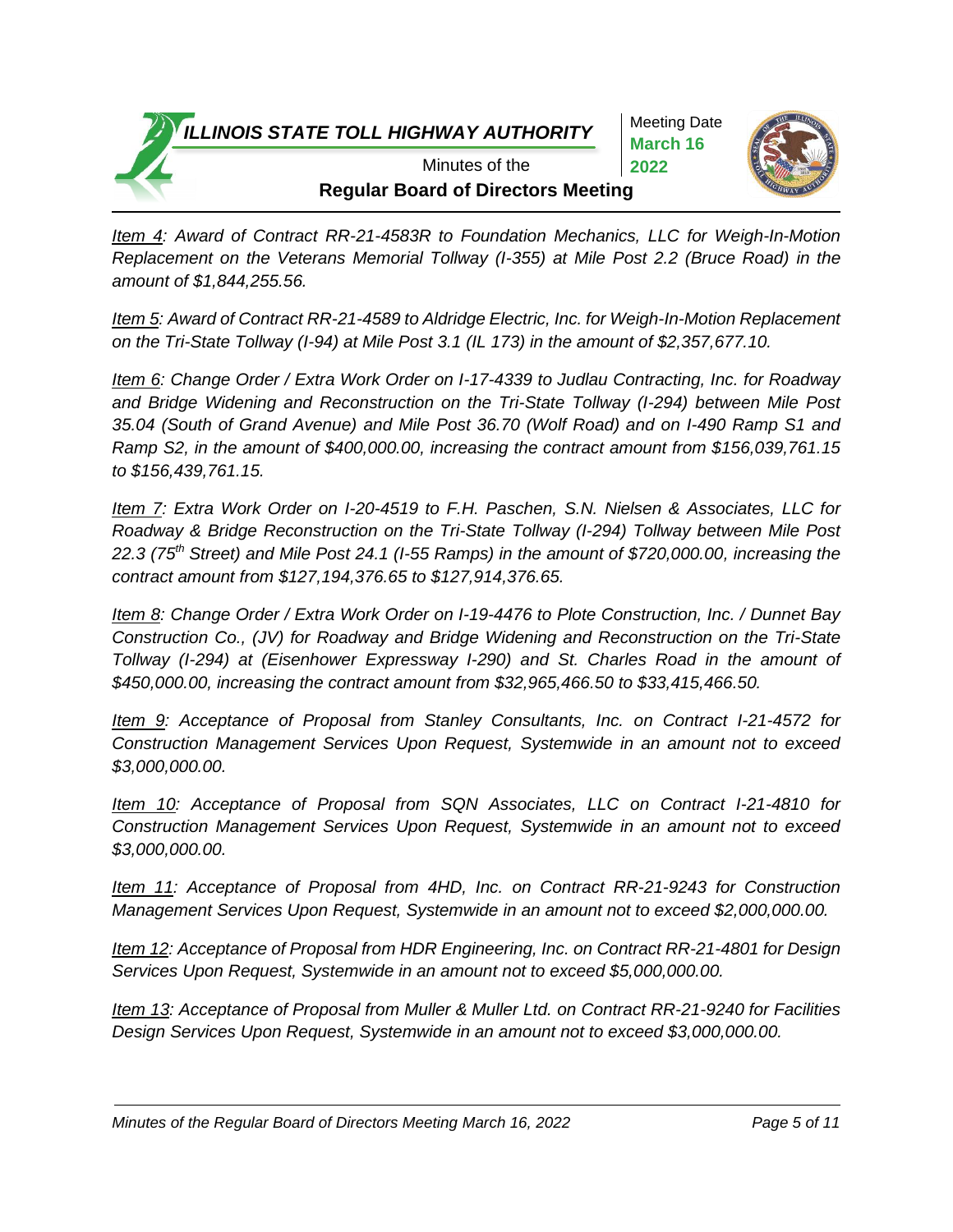Meeting Date **March 16 2022**



**Regular Board of Directors Meeting** Minutes of the

*Item 14: Acceptance of Proposal from Orion Engineers, PLLC on Contract RR-21-9241 for Design Services Upon Request, Systemwide in an amount not to exceed \$3,000,000.00.*

*Item 15: Acceptance of Proposal from Horner & Shifrin, Inc. on Contract RR-21-9242 for Design Services Upon Request, Systemwide in an amount not to exceed \$1,500,000.00.*

*Item 16: Acceptance of Proposal from Quigg Engineering, Inc. on Contract I-17-4299 for Supplemental Design Services on the Tri-State Tollway (I-294) from Mile Post 29.1 (East West Connector) to Mile Post 30.5 (Roosevelt Road) in an amount of \$475,000.00, increasing the contract amount from \$2,850,000.00 to \$3,325,000.00*

Chair Abreu stated that she and Director Davis have indicated in advance their wish to recuse themselves on Engineering Items 1, 3, 6, 7, 8 and 12. Noting that there would be insufficient remaining votes to carry these items, she requested that these items be deferred to a later meeting.

Chair Abreu stated that Director Davis has also indicated in advance his wish to recuse himself on Engineering Items 4 and 5. She requested, without objection, that these items be taken next.

Chair Abreu entertained a motion to approve **Engineering Item 4.** Director Gallagher made a motion to approve this item, seconded by Director McConnaughay. Chair Abreu asked that the roll be called on the motion, the vote of yeas and nays being as follows:

Yeas: Director Gallagher, Director McConnaughay, Director Connolly, Director Gomez, Director Paddock, Chair Abreu (6)

Nays: (0)

Recusals: Director Davis (1)

The motion PASSED.

Chair Abreu entertained a motion to approve **Engineering Item 5.** Director Gallagher made a motion to approve this item, seconded by Director McConnaughay. Chair Abreu asked that the roll be called on the motion, the vote of yeas and nays being as follows:

Yeas: Director Gallagher, Director McConnaughay, Director Connolly, Director Gomez, Director Paddock, Chair Abreu (6)

Nays: (0)

Recusals: Director Davis (1)

The motion PASSED.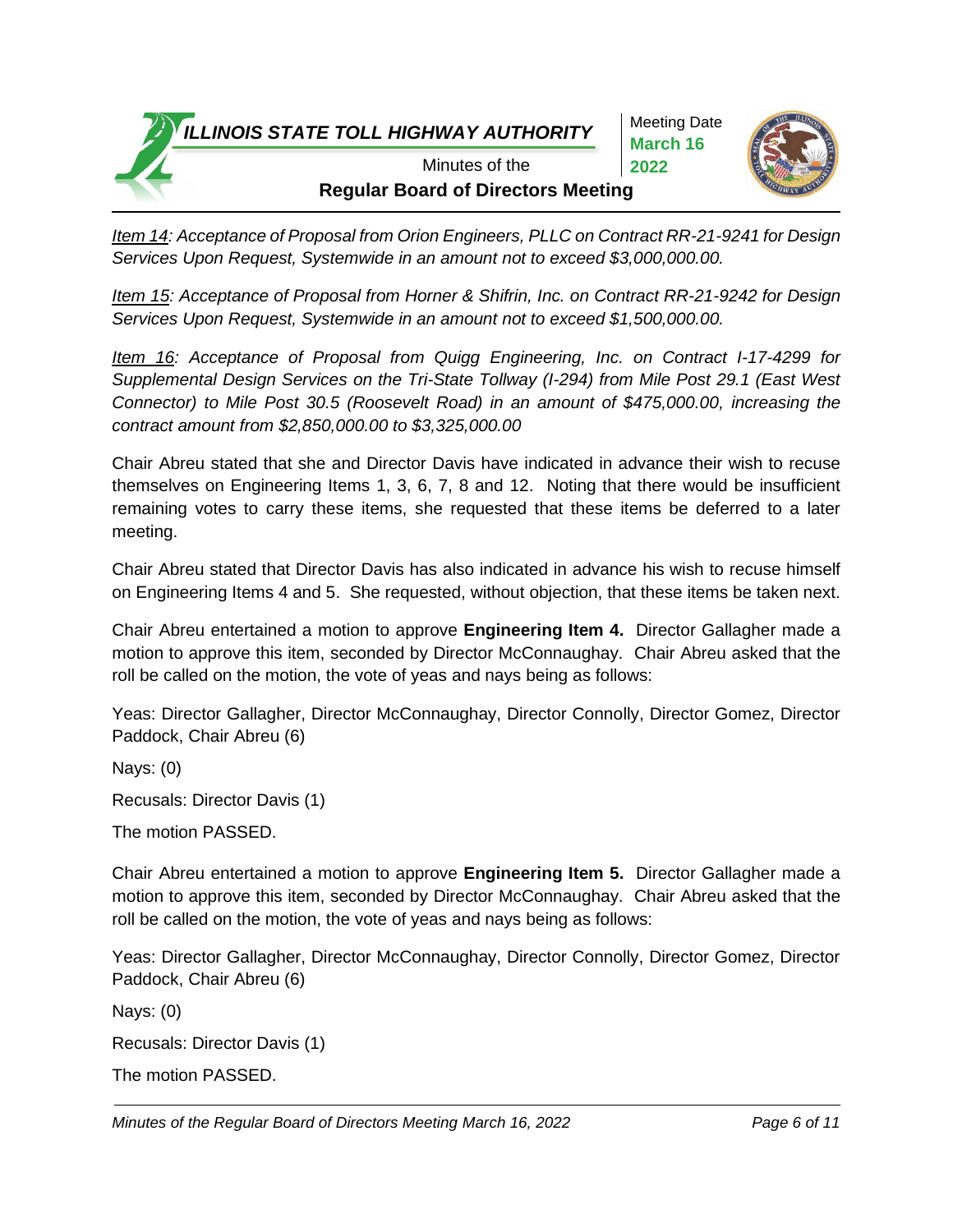Meeting Date **March 16 2022**



**Regular Board of Directors Meeting** Minutes of the

Chair Abreu stated that she also wishes to recuse herself on Engineering Items 9, 13, and 16. She requested, without objection, that these items be taken next as a group.

Chair Abreu entertained a motion to consolidate for consideration and action Engineering Items 9, 13, and 16. Director Gallagher made a motion to consolidate these items, seconded by Director McConnaughay. Chair Abreu asked that the roll be called on the motion, the vote of yeas and nays being as follows:

Yeas: Director Gallagher, Director McConnaughay, Director Connolly, Director Davis, Director Gomez, Director Paddock (6)

Nays: (0)

Recusals: Chair Abreu (1)

The motion PASSED.

The motion to consolidate these items having carried, Chair Abreu entertained a motion to approve **Engineering Items 9, 13, and 16**. Director Gallagher made a motion to approve these items, seconded by Director McConnaughay. Chair Abreu asked that the roll be called on the motion, the vote of yeas and nays being as follows:

Yeas: Director Gallagher, Director McConnaughay, Director Connolly, Director Davis, Director Gomez, Director Paddock (6)

Nays: (0)

Recusals: Chair Abreu (1)

The motion PASSED.

Chair Abreu stated that without objection, the remaining Engineering items will be taken as a group. She entertained a motion to consolidate for consideration and action Engineering Items 2, 10, 11, 14, and 15. Director Gallagher made a motion to consolidate these items, seconded by Director McConnaughay. Chair Abreu asked that the roll be called on the motion, the vote of yeas and nays being as follows:

Yeas: Director Gallagher, Director McConnaughay, Director Connolly, Director Davis, Director Gomez, Director Paddock, Chair Abreu (7)

Nays: (0)

The motion PASSED.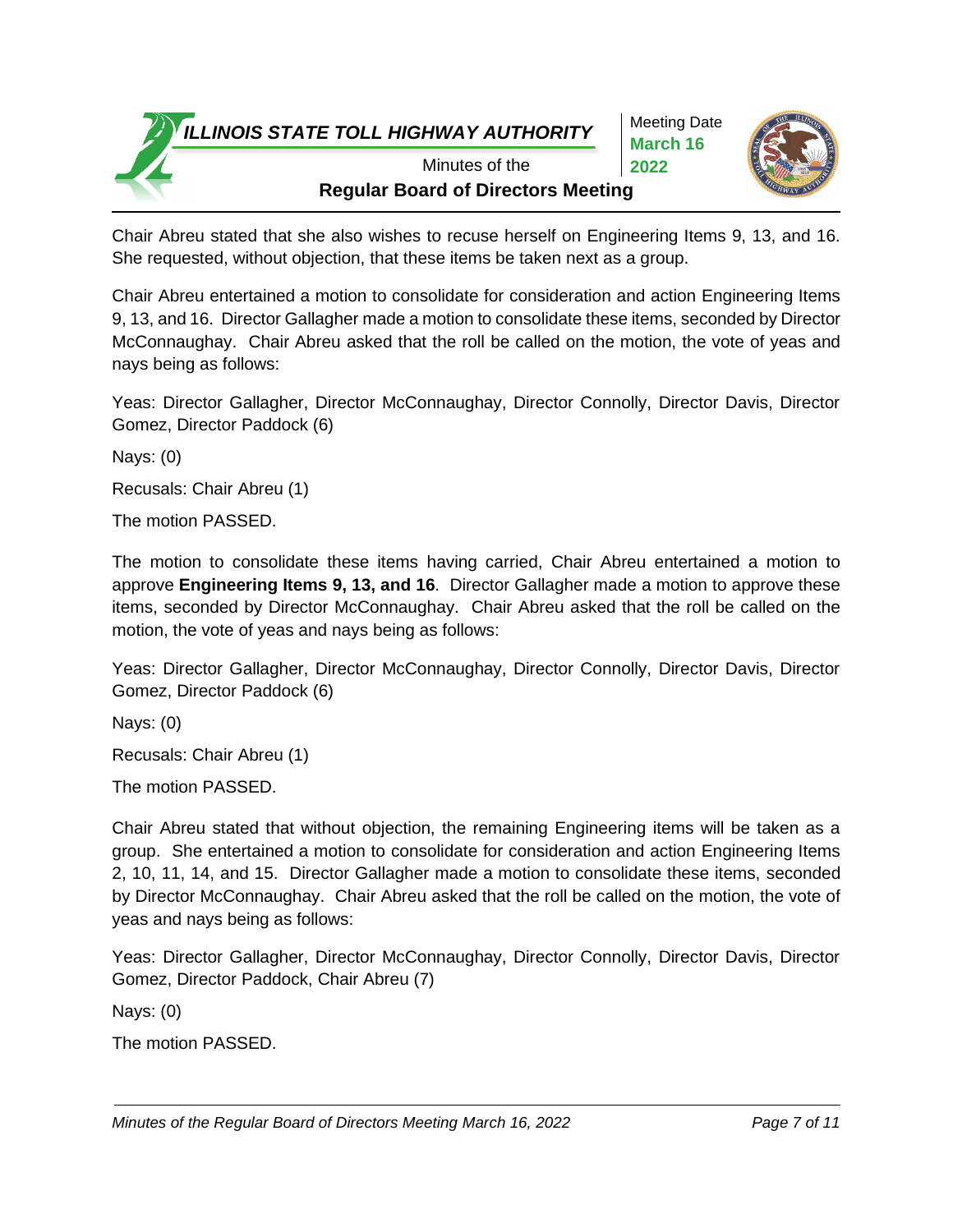Meeting Date **March 16 2022**



**Regular Board of Directors Meeting** Minutes of the

The motion to consolidate these items having carried, Chair Abreu entertained a motion to approve **Engineering Items 2, 10, 11, 14, and 15**. Director Gallagher made a motion to approve these items, seconded by Director McConnaughay. Chair Abreu asked that the roll be called on the motion, the vote of yeas and nays being as follows:

Yeas: Director Gallagher, Director McConnaughay, Director Connolly, Director Davis, Director Gomez, Director Paddock, Chair Abreu (7)

Nays: (0)

The motion PASSED.

# **Legal**

Chair Abreu stated that without objection, Legal Item 2 will be deferred until after consideration in executive session.

*Item 1: Approval of an Intergovernmental Agreement with Cook County and the Village of Justice for work associated with the proposed interchange on I-294 at 88th/Cork Avenue. Estimated cost to the Tollway: \$18,083,692.50.* 

*Item 2: Approval of Settlement Agreement. Cost to the Tollway: As discussed in Executive Session.* 

Chair Abreu entertained a motion to approve **Legal Item 1.** Director Gallagher made a motion to approve this item, seconded by Director McConnaughay. Chair Abreu asked that the roll be called on the motion, the vote of yeas and nays being as follows:

Yeas: Director Gallagher, Director McConnaughay, Director Connolly, Director Davis, Director Gomez, Director Paddock, Chair Abreu (7)

Nays: (0)

The motion PASSED.

# **Illinois State Police**

*Item 1: Award of Contract 21-0173 to Ray O'Herron Company, Inc. for the purchase of Ballistic Shields in an amount not to exceed \$136,950.00 (Tollway Invitation for Bid).*

Chair Abreu entertained a motion to approve **ISP Item 1.** Director Gallagher made a motion to approve this item, seconded by Director McConnaughay. Chair Abreu asked that the roll be called on the motion, the vote of yeas and nays being as follows: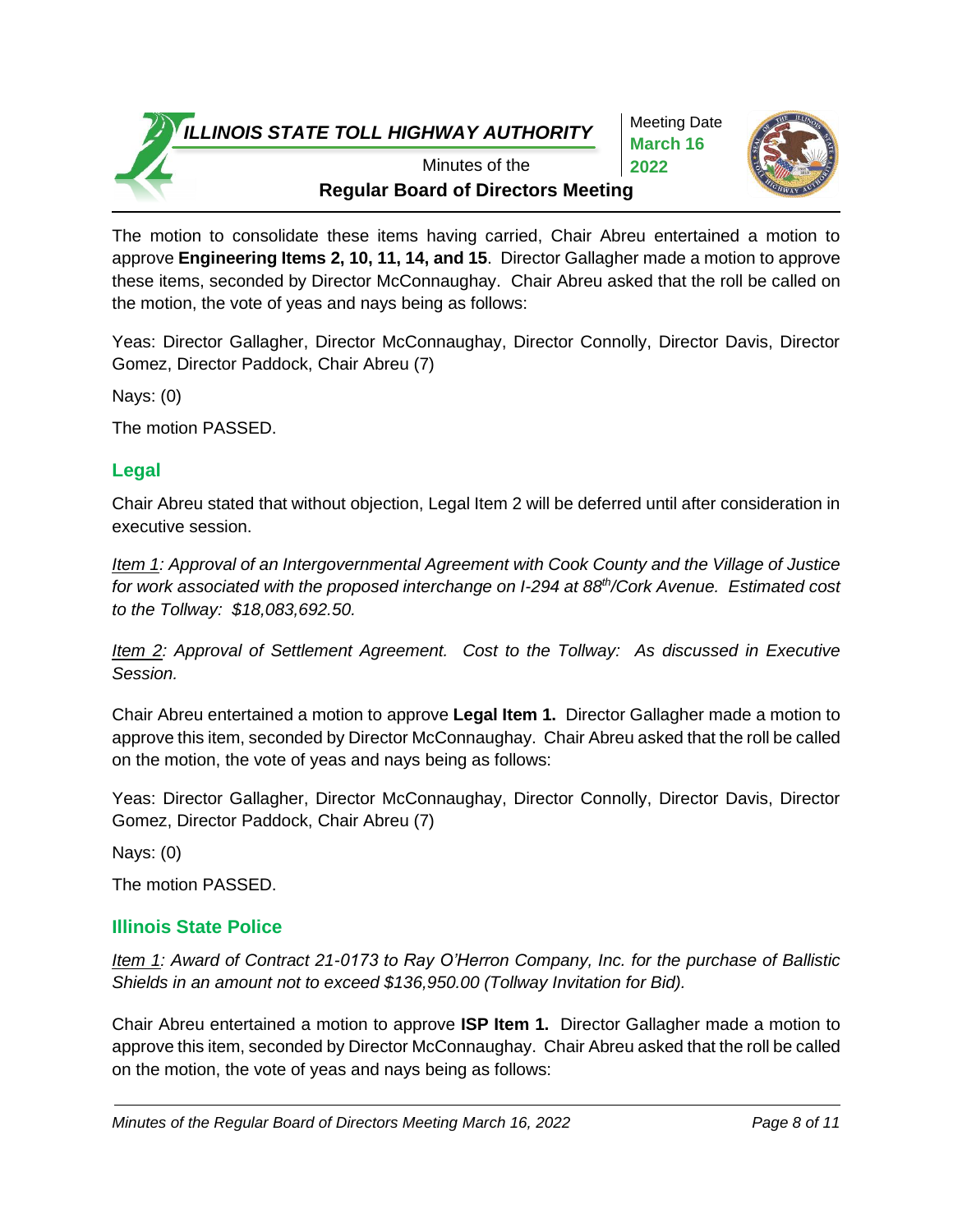Meeting Date **March 16 2022**



**Regular Board of Directors Meeting** Minutes of the

Yeas: Director Gallagher, Director McConnaughay, Director Connolly, Director Davis, Director Gomez, Director Paddock, Chair Abreu (7)

Nays: (0)

The motion PASSED.

## **Business Systems**

*Item 1: Renewal of Contract 13-0313 with Adesta LLC for the purchase of Automatic Number Plate Recognition System Equipment and Services in an amount not to exceed \$4,400,000.00 (Tollway Request for Proposal).*

Chair Abreu entertained a motion to approve **Business Systems Item 1.** Director Gallagher made a motion to approve this item, seconded by Director McConnaughay. Chair Abreu asked that the roll be called on the motion, the vote of yeas and nays being as follows:

Yeas: Director Gallagher, Director McConnaughay, Director Connolly, Director Davis, Director Gomez, Director Paddock, Chair Abreu (7)

Nays: (0)

The motion PASSED.

## **Executive Session**

Chair Abreu called for a motion to enter into Executive Session pursuant to exceptions provided in Sections 2(c)1, 11, 21 and 29 of the Open Meetings Act, 5 ILCS 120/2(c)1, 11, 21 and 29*,* to consider Tollway matters related to personnel, pending or probable litigation, the minutes of closed meetings and internal audit controls. Director Gallagher made a motion, pursuant to the sections specified, to enter Executive Session, seconded by Director McConnaughay. Chair Abreu asked that the roll be called on the motion, the vote of yeas and nays being as follows:

Yeas: Director Gallagher, Director McConnaughay, Director Connolly, Director Davis, Director Gomez, Director Paddock, Chair Abreu (7)

Nays: (0)

The motion PASSED.

At approximately 12:50 p.m. the Board entered into Executive Session.

**Return from Executive Session and Action** (if any)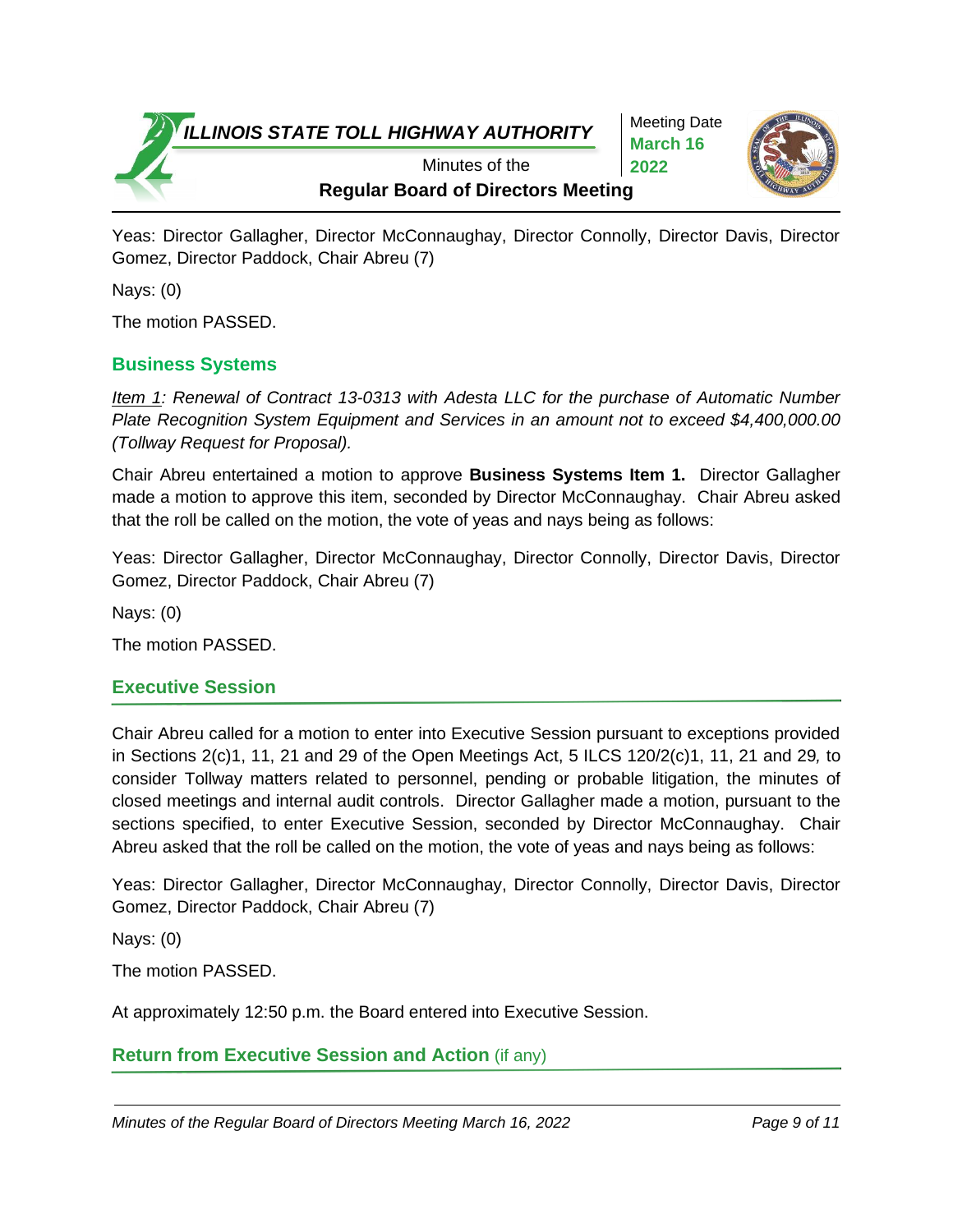Meeting Date **March 16 2022**



## **Regular Board of Directors Meeting** Minutes of the

Director Stephen Davis **Director Gary Perinar** 

Director Karen McConnaughay **Director H** Director Jacqueline Gomez

Director Scott Paddock

Board Members Present: Board Members Not Present:

Chair Dorothy Abreu Governor JB Pritzker *[ex officio]*

Director James Connolly **Secretary Omer Osman** *[ex officio]* Secretary Omer Osman *[ex officio]* 

Director Alice Gallagher **Director James Sweeney** 

[Director Gomez departed the meeting during Executive Session.]

At approximately 1:37 p.m., the Board re-entered the public session of the Meeting.

*Chair's Item 2: Approval of the Minutes of the Executive Session of the Board of Directors Meetings held February 17, 2022*

Chair Abreu entertained a motion to approve **Chair's Item 2**, as discussed in Executive Session. Director Gallagher made a motion to approve the Minutes, seconded by Director McConnaughay. Chair Abreu asked that the roll be called on the motion, the vote of yeas and nays being as follows:

Yeas: Director Gallagher, Director McConnaughay, Director Connolly, Director Davis, Director Paddock, Chair Abreu (6)

Nays: (0)

The motion PASSED.

*Legal Item 2: Approval of Settlement Agreement. Cost to the Tollway: As discussed in Executive Session.* 

Chair Abreu entertained a motion to approve **Legal Item 2**, as discussed in Executive Session**.** Director Gallagher made a motion to approve this item, seconded by Director McConnaughay. Chair Abreu asked that the roll be called on the motion, the vote of yeas and nays being as follows:

Yeas: Director Gallagher, Director McConnaughay, Director Connolly, Director Davis, Director Paddock, Chair Abreu (6)

Nays: (0)

The motion PASSED.